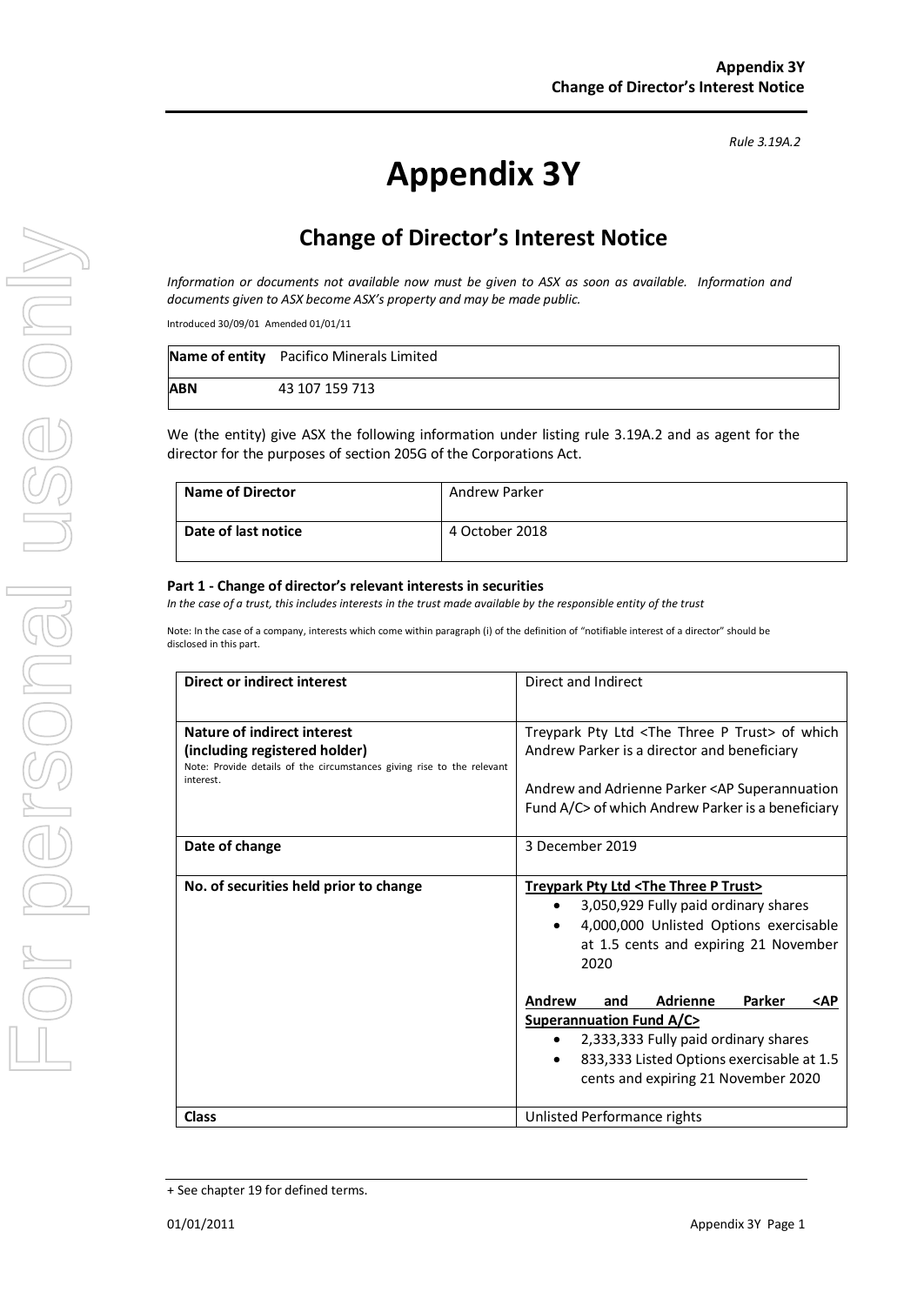| <b>Number acquired</b>                                                                                                                                                  | a) 2,000,000 Unlisted Class "A" Performance<br>Rights<br>2,000,000 Unlisted Class "B" Performance<br>b)<br>Rights<br>2,000,000 Unlisted Class "C" Performance<br>C)<br>Rights<br>(all expiring 30 June 2022)                                                                                                                                                                                                                                                                                                                                                                                                                                                                                                          |  |
|-------------------------------------------------------------------------------------------------------------------------------------------------------------------------|-----------------------------------------------------------------------------------------------------------------------------------------------------------------------------------------------------------------------------------------------------------------------------------------------------------------------------------------------------------------------------------------------------------------------------------------------------------------------------------------------------------------------------------------------------------------------------------------------------------------------------------------------------------------------------------------------------------------------|--|
| Number disposed                                                                                                                                                         | N/A                                                                                                                                                                                                                                                                                                                                                                                                                                                                                                                                                                                                                                                                                                                   |  |
| <b>Value/Consideration</b><br>Note: If consideration is non-cash, provide details and estimated valuation                                                               | a), (b) and (c)----- Nil                                                                                                                                                                                                                                                                                                                                                                                                                                                                                                                                                                                                                                                                                              |  |
| No. of securities held after change                                                                                                                                     | Treypark Pty Ltd <the p="" three="" trust=""><br/>3,050,929 Fully paid ordinary shares<br/>4,000,000 Unlisted Options exercisable<br/>at 1.5 cents and expiring 21 November<br/>2020<br/><b>Adrienne</b><br/>Parker<br/>Andrew<br/>and<br/><math>&lt;</math>AP<br/><b>Superannuation Fund A/C&gt;</b><br/>2,333,333 Fully paid ordinary shares<br/>833,333 Listed Options exercisable at 1.5<br/>cents and expiring 21 November 2020<br/><b>Andrew Parker Account</b><br/>2,000,000 Unlisted Class "A"<br/>Performance Rights expiring 30 June 2022<br/>2,000,000 Unlisted Class "B"<br/>Performance Rights expiring 30 June 2022<br/>2,000,000 Unlisted Class "C"<br/>Performance Rights expiring 30 June 2022</the> |  |
| Nature of change<br>Example: on-market trade, off-market trade, exercise of options, issue of<br>securities under dividend reinvestment plan, participation in buy-back | Performance rights issued pursuant to<br>resolutions 6a - 6d being passed at the AGM of<br>the Company held on 29 November 2019.                                                                                                                                                                                                                                                                                                                                                                                                                                                                                                                                                                                      |  |

### **Part 2 – Change of director's interests in contracts**

Note: In the case of a company, interests which come within paragraph (ii) of the definition of "notifiable interest of a director" should be disclosed in this part.

| <b>Detail of contract</b>                           | N/A |
|-----------------------------------------------------|-----|
| <b>Nature of interest</b>                           | N/A |
| Name of registered holder<br>(if issued securities) | N/A |

<sup>+</sup> See chapter 19 for defined terms.